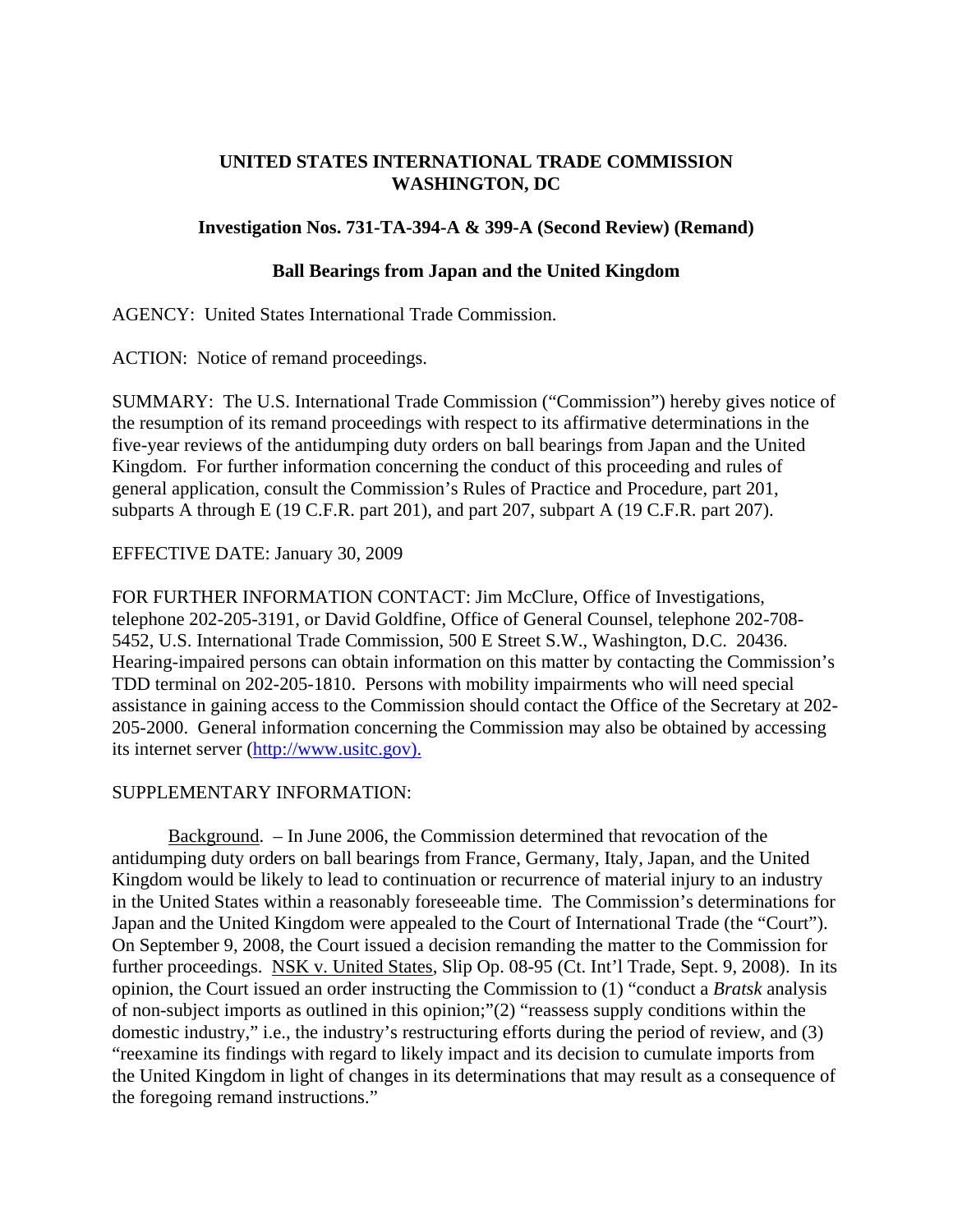On October 8, 2008, in accordance with the Court's order, the Commission initiated remand proceedings in the above-captioned reviews. The notice of initiation for the remand proceeding was published in the Federal Register at 73 Fed. Reg. 63217 (Oct. 20, 2008). The Commission noted that it was re-opening the record to obtain information to conduct an analysis of non-subject imports as outlined in the Court's opinion. The Commission also noted that it was permitting parties to file comments pertaining to the specific issues that are the subject of the Court's remand instructions and to comment on the new information obtained on remand. *Id*.

 On October 9, 2008, the Commission filed a motion for reconsideration with the Court. In the motion, the Commission requested that the Court reconsider its decision in light of the Federal Circuit's decision, *Mittal Steel Point Lisas Limited v. United States*, Court No. 2007- 1552 (September 18, 2008) ("*Mittal* "). In its motion, the Commission also requested that the Court issue a stay of the remand proceeding pending the Court's disposition of the Commission's motion for reconsideration. Defendant-Intervenor The Timken Company ("Timken") filed a similar motion for reconsideration and a motion to stay the remand proceeding.

On October 29, 2008, the Court granted the requests of the Commission and Timken to stay the Commission's remand proceeding pending its reconsideration of the Commission's and Timken's motions for reconsideration. Accordingly, the Commission stayed its remand proceeding on November 17, 2008 pending the Court's ruling on the motions for reconsideration.

On December 29, 2008, the Court denied the motions for reconsideration by the Commission and Timken. The Court has ordered the Commission to file its remand determination with the Court by May 4, 2009. Accordingly, the Commission is hereby resuming the remand proceeding in this review and announcing an amended schedule for the proceeding, as set forth herein.

Participation in the proceeding. – Only those persons who were interested parties to the reviews (i.e., persons listed on the Commission Secretary's service list) and parties to the appeal may participate in the remand proceeding. Such persons need not make any additional filings with the Commission to participate in the remand proceeding. Business proprietary information ("BPI") referred to during the remand proceeding will be governed, as appropriate, by the administrative protective order issued in the reviews.

Written submissions. – The Commission is re-opening the record in this proceeding to obtain information to conduct an analysis of non-subject imports as outlined in the Court's opinion. The Commission will permit the parties to file comments pertaining to the specific issues that are the subject of the Court's remand instructions and, in this regard, may comment on the new information obtained on remand. Comments should be limited to no more than fifteen (15) double-spaced and single-sided pages of textual material. The parties may not themselves submit any new factual information in their comments and may not address any issue